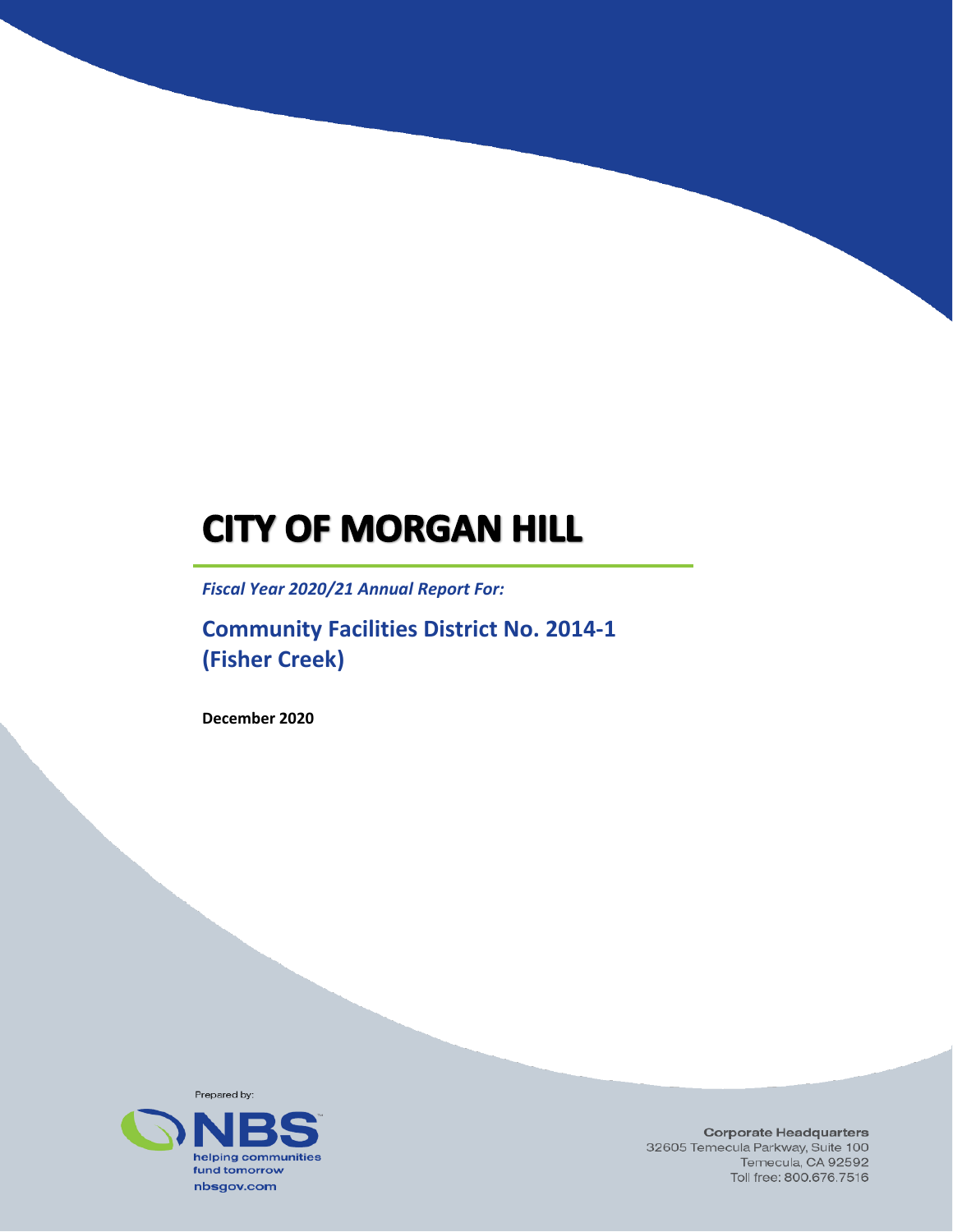## **TABLE OF CONTENTS**

| 1. |     |  |  |  |
|----|-----|--|--|--|
|    | 1.1 |  |  |  |
|    | 1.2 |  |  |  |
|    | 1.3 |  |  |  |
|    | 1.4 |  |  |  |
| 2. |     |  |  |  |
| 3. |     |  |  |  |
|    | 3.1 |  |  |  |
|    | 3.2 |  |  |  |
|    | 3.3 |  |  |  |
|    | 3.4 |  |  |  |
|    | 3.5 |  |  |  |
| 4. |     |  |  |  |
|    | 4.1 |  |  |  |
|    | 4.2 |  |  |  |
|    | 4.3 |  |  |  |
|    |     |  |  |  |
|    |     |  |  |  |
|    |     |  |  |  |
|    |     |  |  |  |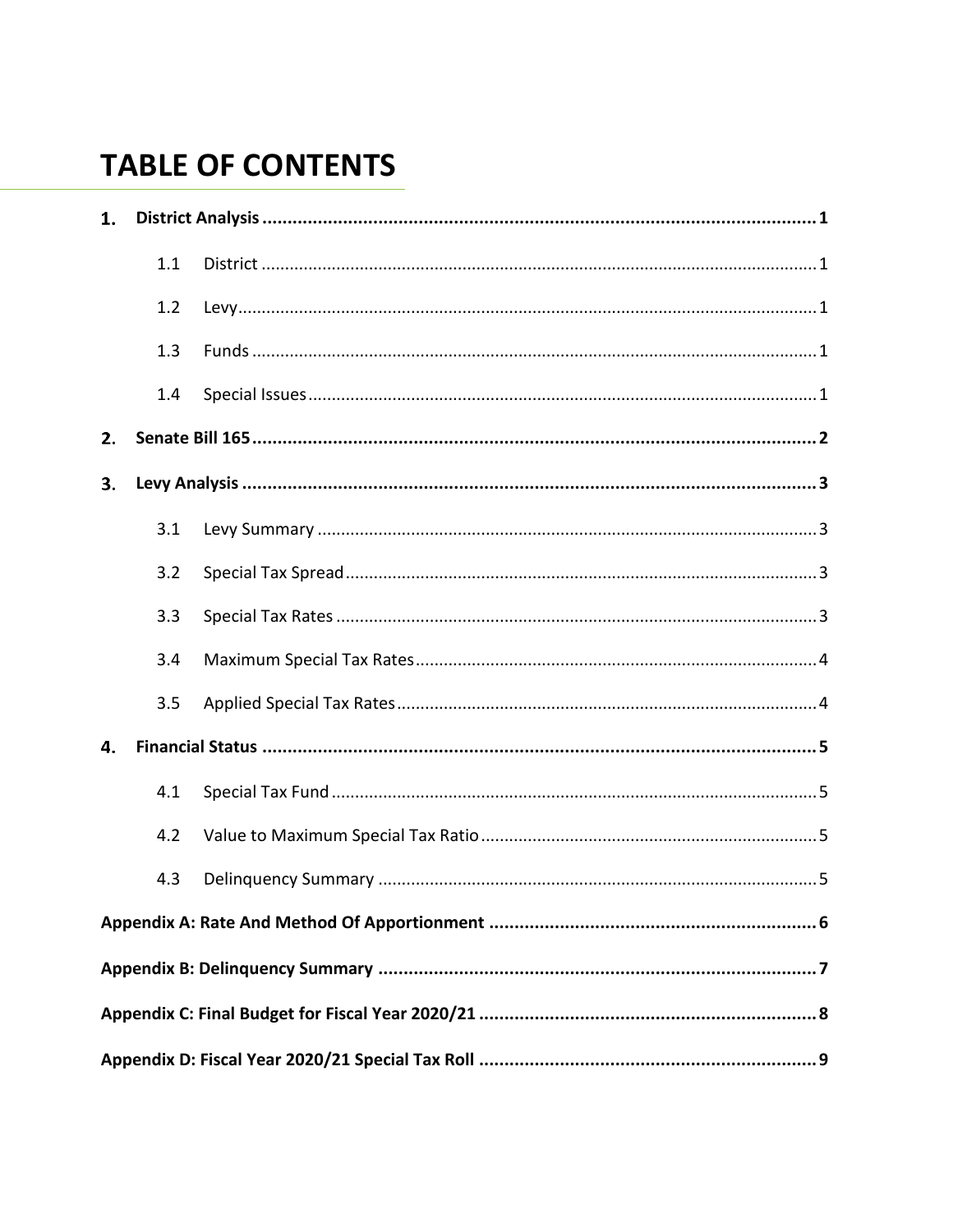## <span id="page-2-0"></span>**DISTRICT ANALYSIS**

### <span id="page-2-1"></span>**1.1 District**

In 2014, the City of Morgan Hill (the "City") formed Community Facilities District No. 2014-1 (Fisher Creek) (the "District") to fund all or a portion of the costs of the maintenance and monitoring required by the San Francisco Bay Regional Water Quality Control Board for the realignment of Fisher Creek. The special tax will be levied as long as necessary to fund the cost of maintenance, monitoring and reporting of the Fisher Creek Realignment project; pay for administrative expenses; pay for any amounts required to establish or replenish capital improvement funds, repair or contingency funds, or reserve funds; and pay for reasonably anticipated delinquent special taxes.

#### <span id="page-2-2"></span>**1.2 Levy**

The special tax for Fiscal Year 2020/21 was levied on 108 developed residential parcels for a total of \$36,899.28.

As defined in the Rate and Method of Apportionment (the "RMA"), residential parcels are levied \$341.66 per residential lot for Fiscal Year 2020/21. The Maximum Special Tax per residential parcels for Fiscal Year 2020/21 is \$895.53 and the Expected Special Tax which is \$435.82. The Maximum Special Tax is only levied if there is a Contingent Special Tax Requirement, as defined in the RMA.

The Expected Special Tax and Maximum Special Tax increase annually by 3.0%. Public property, open space and parcels designated as public or utility easements are exempt from the special tax.

### <span id="page-2-3"></span>**1.3 Funds**

Annually, a portion of the special tax revenues are used to pay for administrative expenses related to the District and maintain a reserve balance in the event additional funds are needed to cover the replacement cost of capital improvements and services to be maintained by the District.

The June 30, 2020 balance in the Special Tax Fund covers the administrative costs of the District through December 31, 2020 with approximately \$120,000 available for maintenance and services associated with the District.

### <span id="page-2-4"></span>**1.4 Special Issues**

There are no special tax delinquencies. NBS will continue to monitor the payment status after each installment is due and discuss any necessary delinquency management options with the City.

#### **NBS**

Kristin Harvey, Administrator Adina McCargo, Project Manager Greg Davidson, Client Services Director

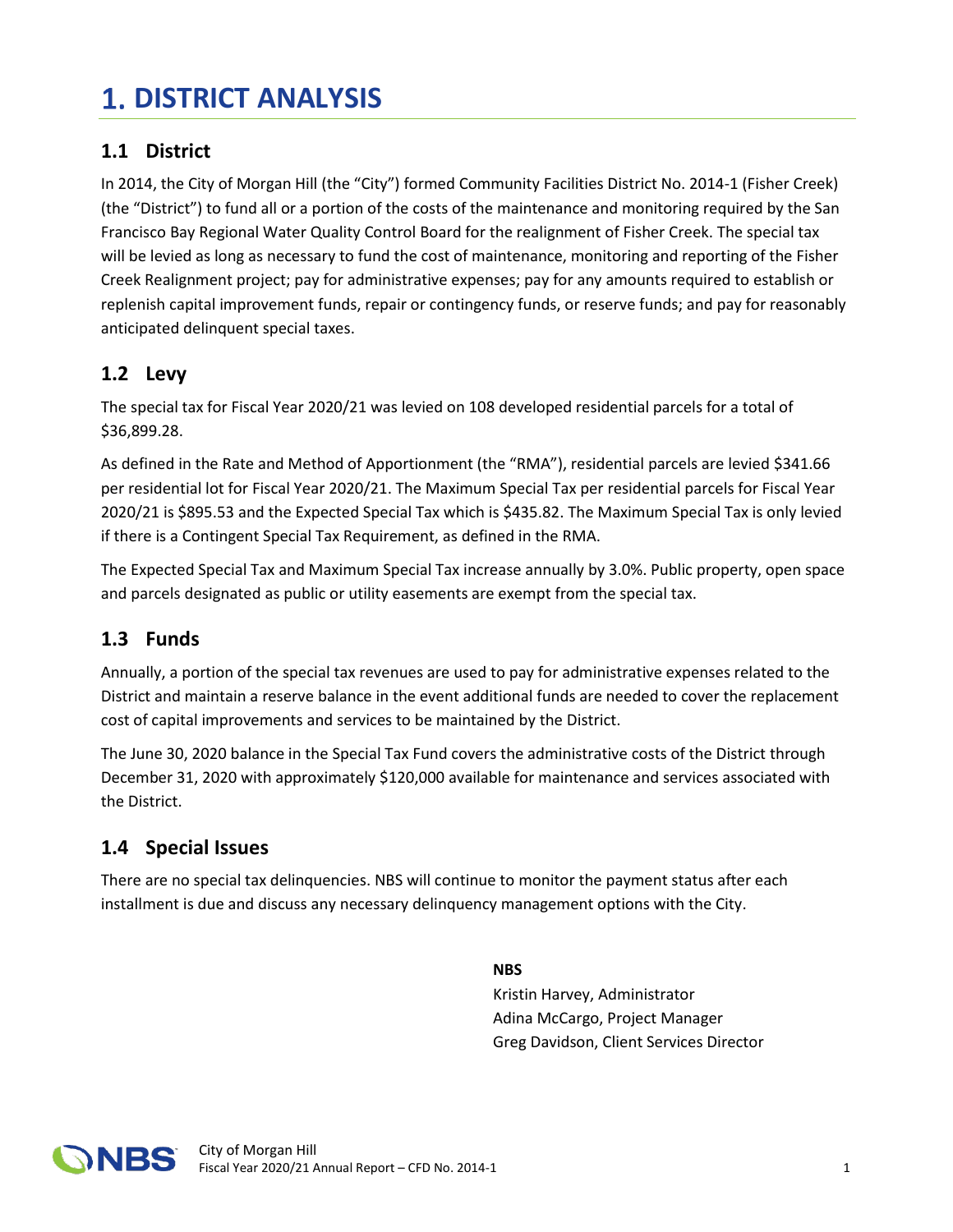## <span id="page-3-0"></span>**SENATE BILL 165**

Senate Bill 165, filed with the Secretary of State on September 19, 2000, enacted the Local Agency Special Tax and Bond Accountability Act. This Act requires that any local special tax or local bond measure subject to voter approval contain a statement indicating the specific purposes of the special tax, require that the proceeds of the special tax be applied to those purposes, require the creation of an account into which the proceeds shall be deposited, and require an annual report containing specified information concerning the use of the proceeds. The Act only applies to any local special tax measure or local bond measure adopted on or after January 1, 2001 in accordance with Section 50075.1 or Section 53410 of the California Government Code.

Some of the requirements of the Act are handled at the formation of the Special Tax District and others are handled through annual reports. This Section of this report intends to comply with Section 50075.3 or Section 53411 of the California Government Code that states:

"The chief fiscal officer of the issuing local agency shall file a report with its governing body no later than January 1, 2002, and at least once a year thereafter. The annual report shall contain all of the following:

- (a) The amount of funds collected and expended.
- (b) The status of any project required or authorized to be funded as identified in subdivision (a) of Section 50075.1 or Section 53410."

#### **Purpose of Special Tax**

The District was formed to fund all or a portion of the costs of the maintenance and monitoring required by the San Francisco Bay Regional Water Quality Control Board for the realignment of Fisher Creek. The special tax funds the cost of maintenance, monitoring and reporting of the Fisher Creek Realignment project; pay for administrative expenses; pay for any amounts required to establish or replenish capital improvement funds, repair and contingency funds or reserve funds; and pay for reasonable anticipated delinquent special taxes.

#### **Collections & Expenditures**

| <b>Fund</b>      | 7/1/2019       | Total Amount             | 6/30/2020                     | <b>Amount</b>  | <b>Service</b> |
|------------------|----------------|--------------------------|-------------------------------|----------------|----------------|
|                  | <b>Balance</b> | Collected <sup>(1)</sup> | <b>Balance</b> <sup>(2)</sup> | Expended $(3)$ | <b>Status</b>  |
| Special Tax Fund | \$112,544.00   | \$45,239.99              | \$126,360.00                  | \$31,423.99    | Ongoing        |

(1) Figure represents the total amount levied for Fiscal Year 2019/20, less County Collection Fees of 1.0% of the total levy amount and delinquencies.

(2) Includes interest earned.

(3) As calculated based on the fund balance history and amount collected.

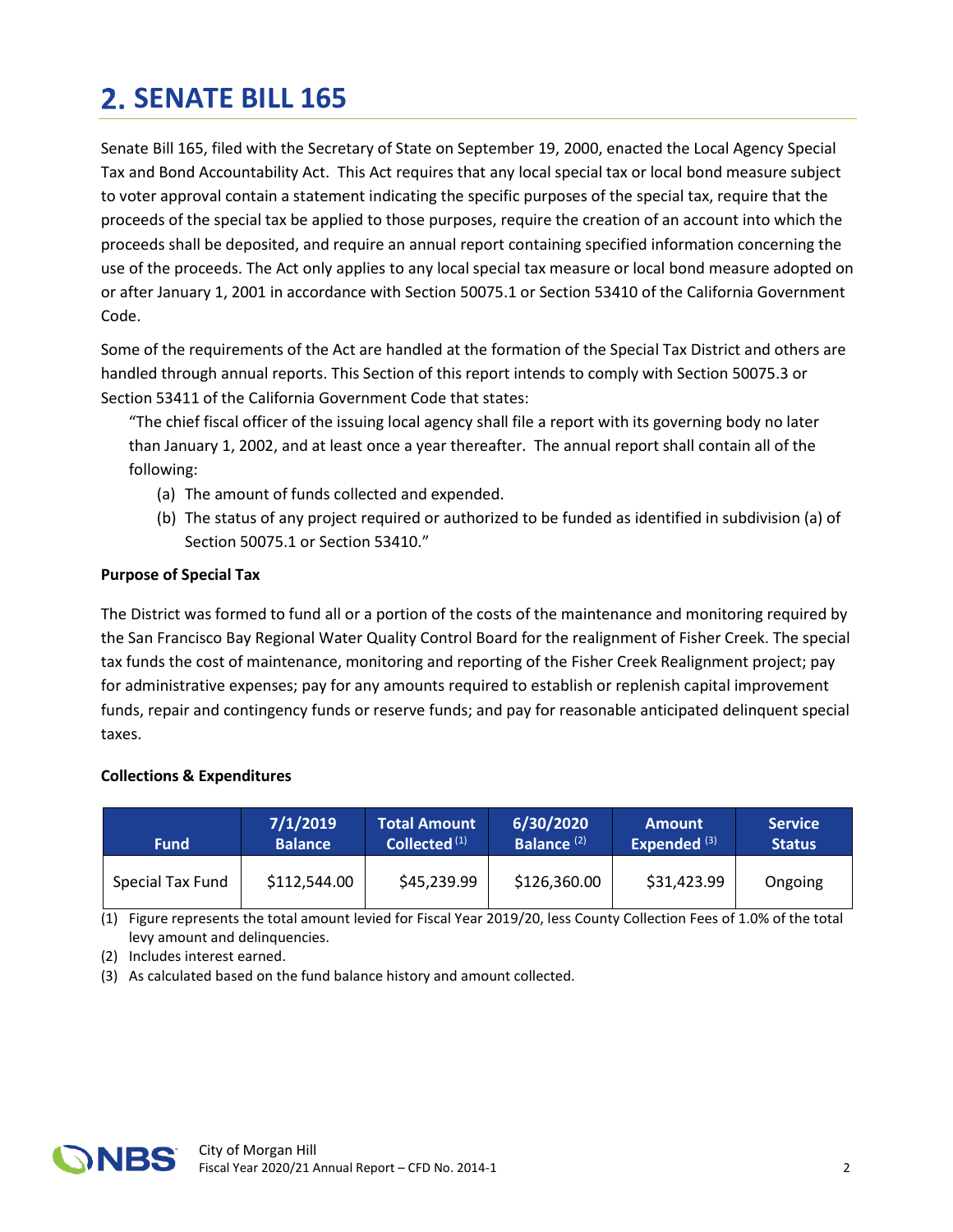## <span id="page-4-0"></span>**LEVY ANALYSIS**

### <span id="page-4-1"></span>**3.1 Levy Summary**

A summary of the total levy and breakdown of the levy components for Fiscal Year 2020/21 are shown in the tables and chart below.

| <b>Parcel</b> | Levy          |
|---------------|---------------|
| <b>Count</b>  | <b>Amount</b> |
| 108           | \$36,899.28   |

**FIGURE 1. FISCAL YEAR 2020/21 BUDGET COMPOSITION**



### <span id="page-4-2"></span>**3.2 Special Tax Spread**

|                         |               |                         |                     | FY 2020/21         | FY 2020/21         |                   |
|-------------------------|---------------|-------------------------|---------------------|--------------------|--------------------|-------------------|
|                         |               | FY 2020/21              | FY 2020/21          | <b>Total</b>       | <b>Total</b>       |                   |
| <b>Property</b>         | <b>Parcel</b> | <b>Applied</b>          | <b>Total Amount</b> | <b>Expected</b>    | <b>Maximum</b>     | <b>Percent of</b> |
| <b>Land Use</b>         | <b>Count</b>  | <b>Special Tax Rate</b> | <b>Levied</b>       | <b>Special Tax</b> | <b>Special Tax</b> | <b>Maximum</b>    |
| Residential<br>Property | 108           | \$341.66                | \$36,899.28         | \$47,068.56        | \$96,717.24        | 38.15%            |

#### <span id="page-4-3"></span>**3.3 Special Tax Rates**

| <b>Property</b><br><b>Land Use</b> | FY 2020/21<br><b>Applied</b><br><b>Special Tax Rate</b> | FY 2020/21<br><b>Expected</b><br><b>Special Tax Rate</b> | FY 2020/21<br><b>Maximum</b><br><b>Special Tax Rate</b> | <b>Applied</b><br><b>Percent of</b><br><b>Maximum</b> |
|------------------------------------|---------------------------------------------------------|----------------------------------------------------------|---------------------------------------------------------|-------------------------------------------------------|
| <b>Residential Property</b>        | \$341.66                                                | \$435.82                                                 | \$895.53                                                | 38.15%                                                |

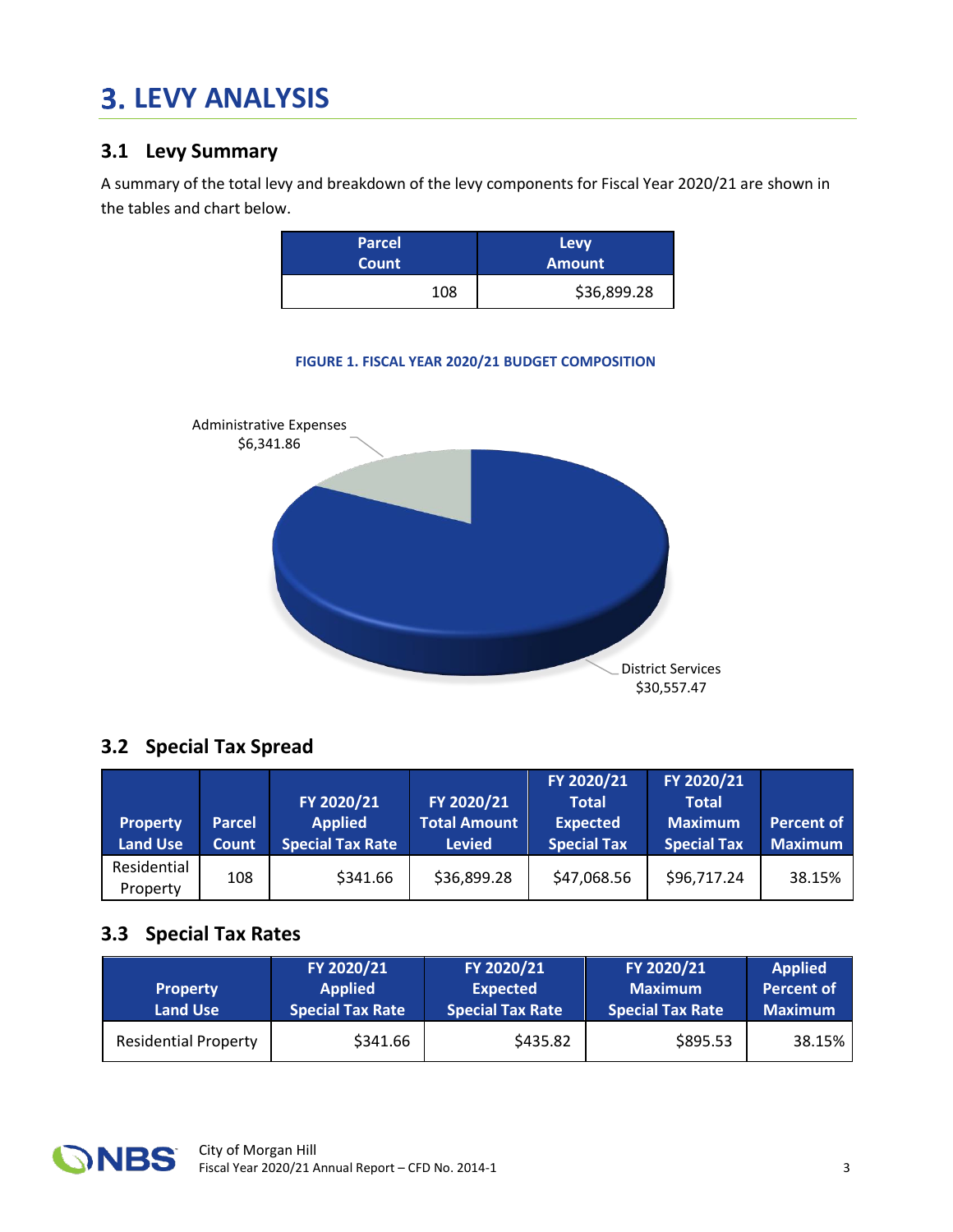## <span id="page-5-0"></span>**3.4 Maximum Special Tax Rates**

| <b>Property</b><br><b>Land Use</b> | <b>Parcel</b><br><b>Count</b> | FY 2020/21<br><b>Maximum</b><br><b>Special Tax Rate</b> | FY 2019/20<br><b>Maximum</b><br><b>Special Tax Rate</b> | <b>Percent</b><br><b>Change</b> |
|------------------------------------|-------------------------------|---------------------------------------------------------|---------------------------------------------------------|---------------------------------|
| <b>Residential Property</b>        | 108                           | \$895.53                                                | \$869.45                                                | 3.00%                           |

## <span id="page-5-1"></span>**3.5 Applied Special Tax Rates**

| <b>Property</b><br><b>Land Use</b> | <b>Parcel</b><br>Count | FY 2020/21<br><b>Applied</b><br><b>Special Tax Rate</b> | FY 2019/20<br><b>Applied</b><br><b>Special Tax Rate</b> | <b>Percent</b><br><b>Change</b> |
|------------------------------------|------------------------|---------------------------------------------------------|---------------------------------------------------------|---------------------------------|
| <b>Residential Property</b>        | 108                    | \$341.66                                                | \$423.12                                                | (19.25%)                        |

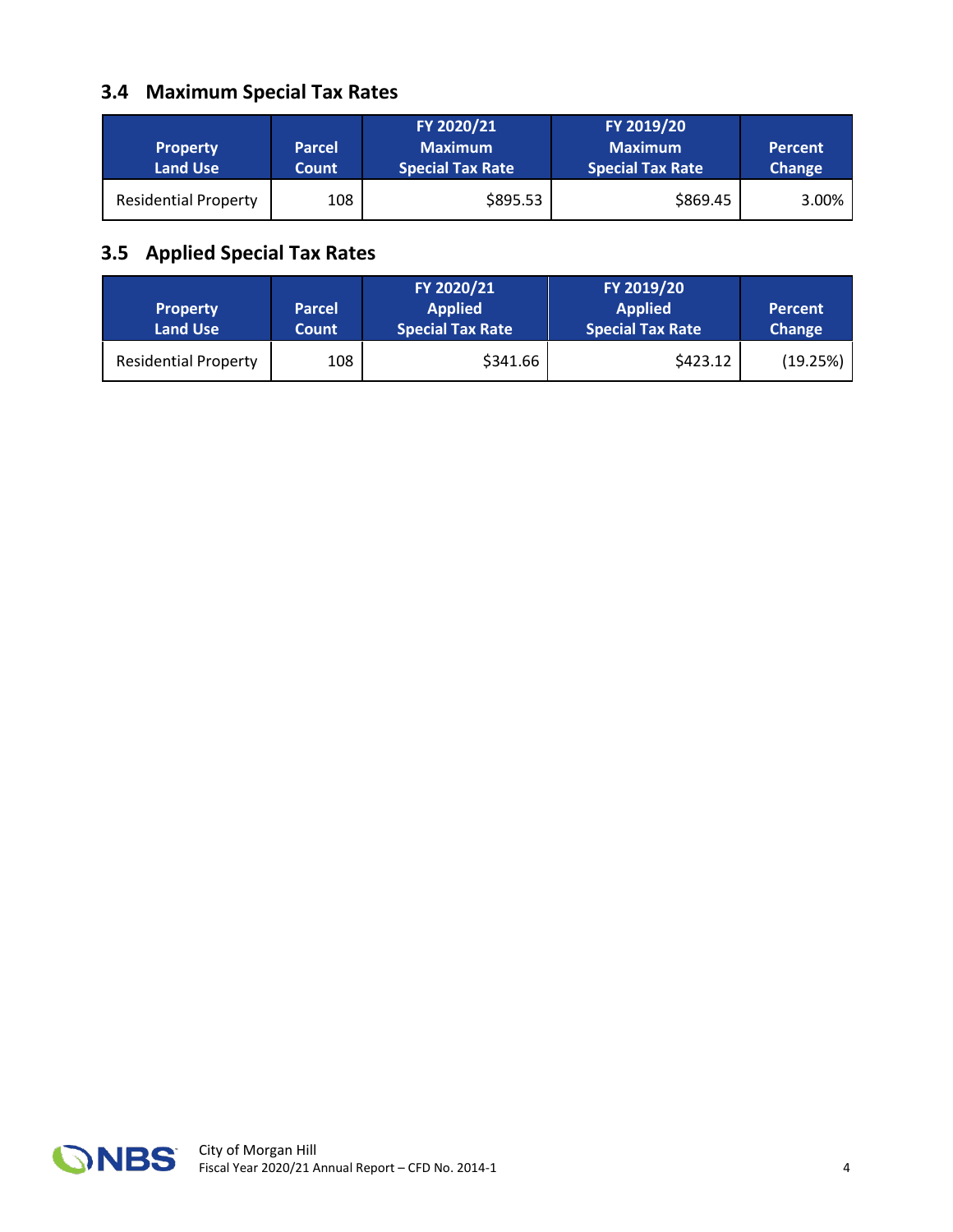## <span id="page-6-0"></span>**4. FINANCIAL STATUS**

### <span id="page-6-1"></span>**4.1 Special Tax Fund**

| 6/30/2020 Balance | FY 2020/21<br><b>Administrative Expenses</b> | <b>Amount Remaining</b> |
|-------------------|----------------------------------------------|-------------------------|
| \$126,360.00      | \$6,341.86                                   | \$120,018.14            |

#### <span id="page-6-2"></span>**4.2 Value to Maximum Special Tax Ratio**

| <b>Total</b>       | <b>FY 2020/21 Total</b>    | <b>Value to Maximum</b>  |
|--------------------|----------------------------|--------------------------|
| Assessed Value (1) | <b>Maximum Special Tax</b> | <b>Special Tax Ratio</b> |
| \$88,685,382.00    | \$96,717.24                | 916.96:1                 |

(1) Total assessed value of all parcels within the District, as of January 1, 2020. Assessed value includes both land and structure values.

## <span id="page-6-3"></span>**4.3 Delinquency Summary**

| <b>FY 2019/20 Total</b> | FY 2019/20           | FY 2019/20       |
|-------------------------|----------------------|------------------|
| <b>Amount Levied</b>    | <b>Delinguencies</b> | Delinquency Rate |
| \$45,696.96             | \$0.00               | 0.00%            |

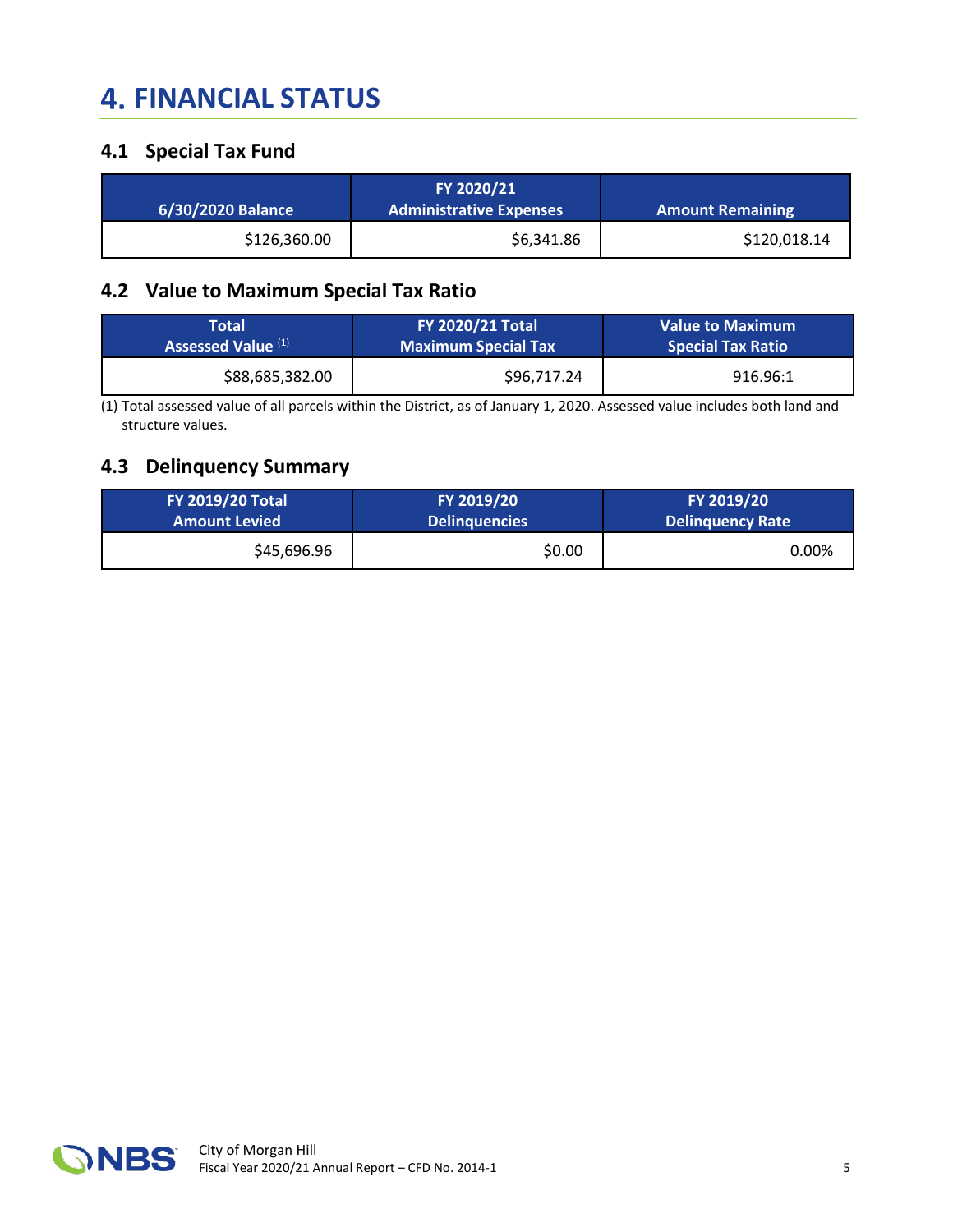<span id="page-7-0"></span>The following pages show the Rate and Method of Apportionment of the Special Tax.

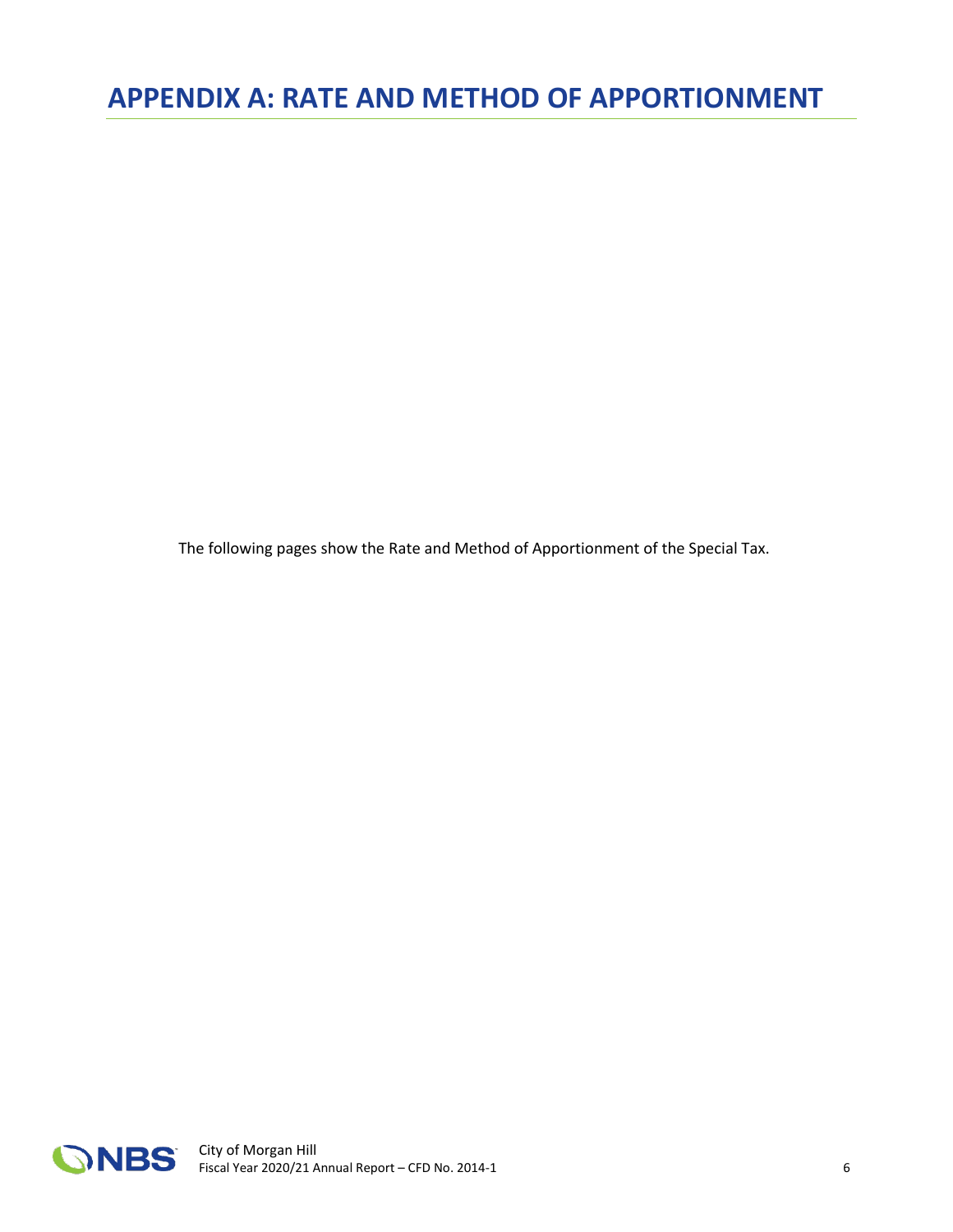#### **RATE AND METHOD OF APPORTIONMENT FOR CITY OF MORGAN HILL COMMUNITY FACILITIES DISTRICT NO. 2014-1 (Fisher Creek)**

A Special Tax as hereinafter defined shall be levied on each Assessor's Parcel of Taxable Property within the City of Morgan Hill Community Facilities District No. 2014-1 (Fisher Creek) ("CFD No. 2014-1") and collected each Fiscal Year commencing in Fiscal Year 2014-2015 in an amount determined by the City Council through the application of the appropriate Special Tax for Taxable Property as described below. All of the real property in CFD No. 2014-1, unless exempted by law or by the provisions hereof, shall be taxed for purposes of CFD No. 2014-1, to the extent and in the manner herein provided.

#### **A. DEFINITIONS**

The terms hereinafter set forth have the following meaning:

**"Acre or Acreage"** means the land area of an Assessor's Parcel as shown on County records, such as an Assessor's Parcel Map and secured roll data, or if the land area is not shown on an Assessor's Parcel Map, the land area shown on an applicable record of survey, or other recorded document creating or describing the parcel. If the preceding maps for a land area are not available, the Acreage of such land area shall be determined by the City Engineer or designee thereof.

**"Act"** means the Mello-Roos Community Facilities Act of 1982, as amended, being Chapter 2.5, Division 2 of Title 5 of the Government Code of the State of California.

**"Administrative Expenses"** means the actual or reasonably estimated costs directly related to the administration of CFD No. 2014-1 including, but not limited to, the following: the costs of computing the Special Tax and preparing the annual Special Tax collection schedules (whether by the City, the CFD Administrator, or both); the costs of collecting the Special Taxes (whether by the County, the City, or otherwise); the costs to the City, CFD No. 2014-1, or any designee thereof of complying with disclosure requirements; the costs associated with preparing Special Tax disclosure statements and responding to public inquiries regarding the Special Taxes; and the costs of the City, CFD No. 2014-1, or any designee thereof related to any appeal of the levy or application of the Special Tax. Administrative Expenses shall also include amounts estimated or advanced by the City or CFD No. 2014-1 for any other administrative purposes, including, but not limited to, attorney's fees.

**"Assessor's Parcel"** means a lot or parcel shown on an Assessor's Parcel Map with an assigned Assessor's Parcel number.

**"Assessor's Parcel Map"** means an official map of the County Assessor of the County designating parcels by an Assessor's Parcel number.

**"CFD Administrator"** means an official of the City, or designee thereof, responsible for determining the Special Tax Requirement and providing for the levy and collection of the Special Taxes.

**"CFD No. 2014-1"** means the City of Morgan Hill Community Facilities District No. 2014-1 (Fisher Creek).

**"City"** means the City of Morgan Hill.

"**Contingent Special Tax Requirement**" means that amount required in any Fiscal Year for CFD No. 2014-1 to pay for the revegetation of the improvement area or other extraordinary activities required to comply with the permit issued for the area by the San Francisco Bay Regional Water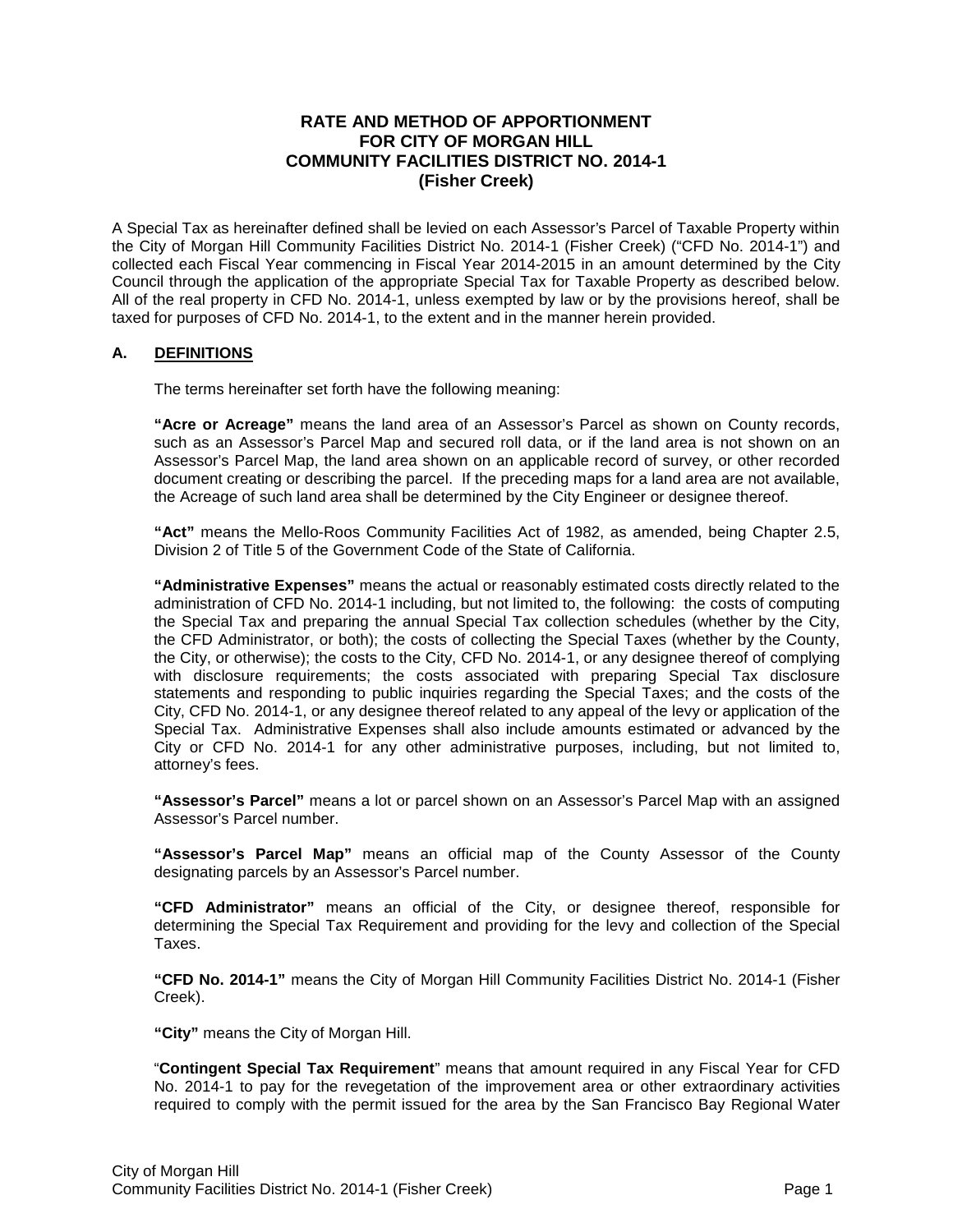Quality Control Board or required to comply with any other regulatory order or law promulgated by the State or Federal Government.

**"Council"** means the City Council of the City, acting as the legislative body of CFD No. 2014-1.

**"County"** means the County of Santa Clara.

**"Exempt Property"** means all Assessor's Parcels that are exempt from the Special Tax pursuant to Section E.

**"Expected Special Tax"** means the Special Tax anticipated to be levied on each Residential Lot to meet the Special Tax Requirement, as determined in Section D below.

**"Fiscal Year"** means the period starting July 1 and ending on the following June 30.

**"Maximum Annual Special Tax"** means the maximum annual Special Tax, determined in accordance with the provisions of Section C, which may be levied in any Fiscal Year on any Assessor's Parcel of Taxable Property.

**"Non-Residential Property"** means all Assessor's Parcels of Taxable Property for which a map has been recorded designating the Assessor's Parcel as a lot for which a building permit could be issued and the Assessor's Parcel cannot be classified as Residential Property.

**"Open Space Property"** means property within the boundaries of CFD No. 2014-1 which (a) has been designated with specific boundaries and acreage on a Final Subdivision Map as open space, (b) is classified by the County Assessor as open space, (c) has been irrevocably offered for dedication as open space to the federal government, the State of California, the County, the City, or any other public agency or (d) is encumbered by an easement or other restriction required by the City limiting the use of such property to open space.

**"Proportionately"** means for Taxable Property that the ratio of the Special Tax levy to the Maximum Annual Special Tax is equal for all Assessor's Parcels of Taxable Property within CFD No. 2014-1.

**"Public Property"** means any property within the boundaries of CFD No. 2014-1 which (a) is owned by a public agency, (b) has been irrevocably offered for dedication to a public agency or (c) is designated with specific boundaries and acreage on a final subdivision map as property which will be owned by a public agency. For purposes of this definition, a public agency includes the federal government, the State of California, the County, the City or any other public agency.

**"Residential Lot(s)"** means an individual lot of land for which a building permit could be issued to construct one or more residential dwelling units.

**"Residential Property"** means all Assessor's Parcels of Taxable Property for which a map has been recorded designating individual Residential Lots.

**"Special Tax"** means the annual special tax to be levied in each Fiscal Year on each Assessor's Parcel of Taxable Property to fund the Special Tax Requirement and the Contingent Special Tax Requirement.

**"Special Tax Requirement"** means that amount of Special Tax revenue required in any Fiscal Year for CFD No. 2014-1 to: (a) pay directly for the costs of maintenance, monitoring, and reporting of the Fisher Creek Realignment project; (b) pay Administrative Expenses; (c) pay any amounts required to establish or replenish any repair and contingency funds, capital improvement funds, or reserve funds for CFD No. 2014-1; (d) pay for reasonably anticipated delinquent Special Taxes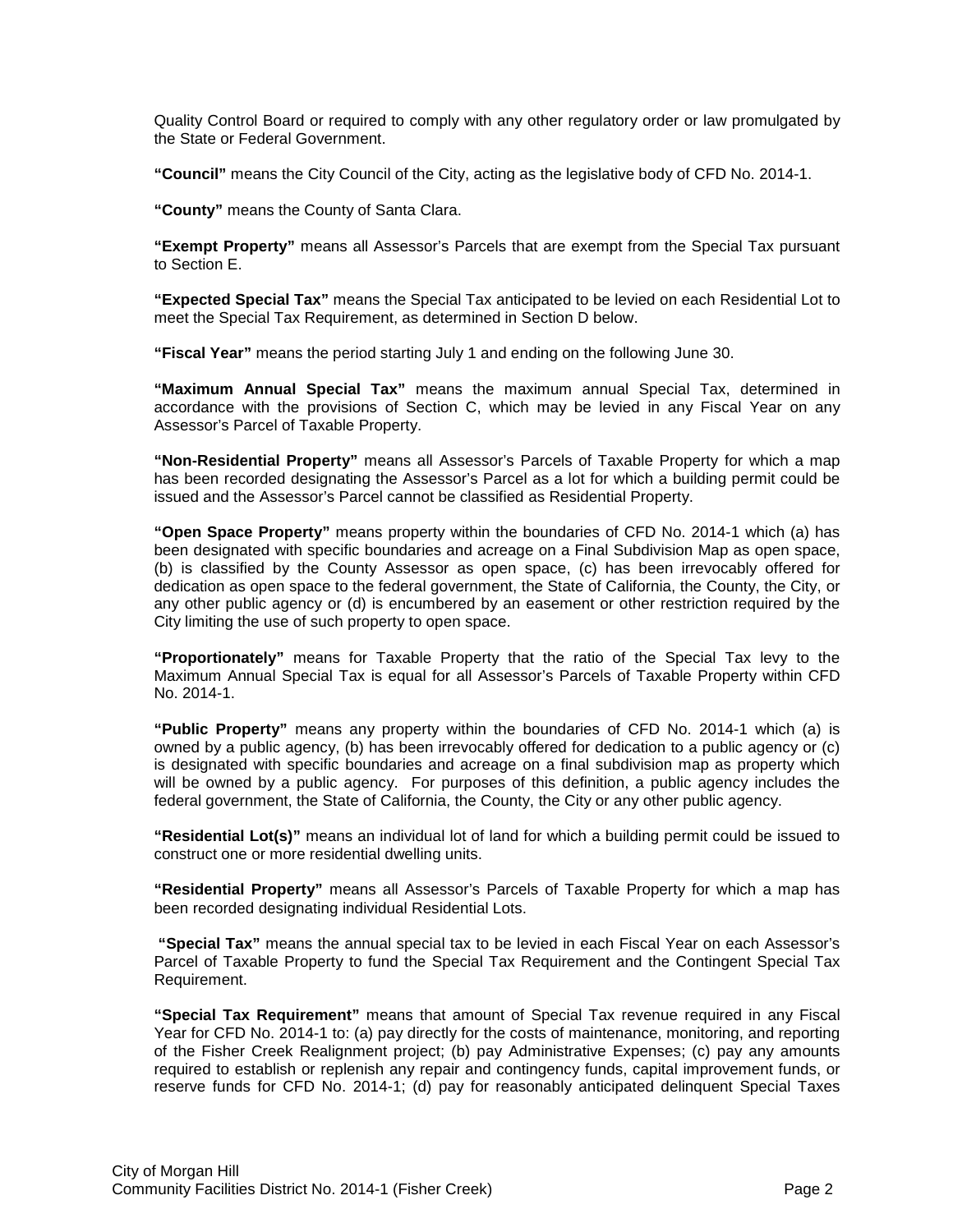based on the delinquency rate for Special Taxes levied in the previous Fiscal Year; and (e) a credit for funds available to reduce the annual Special Tax levy, as determined by the CFD Administrator.

**"State"** means the State of California.

**"Taxable Property"** means all of the Assessor's Parcels within the boundaries of CFD No. 2014-1 that are not exempt from the Special Tax pursuant to law or Section E below.

**"Undeveloped Property"** means all of the Assessor's Parcels of Taxable Property within the boundaries of CFD No. 2014-1 not classified as Residential Property or Non-Residential Property.

#### **B. ASSIGNMENT TO LAND USE CATEGORIES**

On, or around, July 1 of each Fiscal Year, all Assessor's Parcels of Taxable Property within CFD No. 2014-1 shall be classified as Residential Property, Non-Residential Property or Undeveloped Property and shall be subject to the levy of annual Special Taxes determined pursuant to Sections C and D below.

#### **C. MAXIMUM ANNUAL SPECIAL TAX**

The Maximum Annual Special Tax for each Assessor's Parcel of Taxable Property shall be assigned according to the table below:

| <b>Property Land Use</b>    | 2014-2015 Maximum<br><b>Special Tax Amount</b> |
|-----------------------------|------------------------------------------------|
| <b>Residential Property</b> | \$750.00 per Residential Lot                   |
| Non-Residential Property    | \$0.00 per Assessor's Parcel                   |
| <b>Undeveloped Property</b> | \$0.00 per Assessor's Parcel                   |

On July 1 of each Fiscal Year, commencing on July 1, 2015, the Maximum Annual Special Tax set forth in the table above shall increase three percent (3%).

#### **D. EXPECTED SPECIAL TAX**

The Expected Special Tax for each Assessor's Parcel of Taxable Property shall be assigned according to the table below:

| <b>Property Land Use</b>    | 2014-2015 Maximum<br><b>Special Tax Amount</b> |
|-----------------------------|------------------------------------------------|
| <b>Residential Property</b> | \$365.00 per Residential Lot                   |
| Non-Residential Property    | \$0.00 per Assessor's Parcel                   |
| <b>Undeveloped Property</b> | \$0.00 per Assessor's Parcel                   |

On July 1 of each Fiscal Year, commencing on July 1, 2015, the Expected Special Tax set forth in the table above shall increase three percent (3%).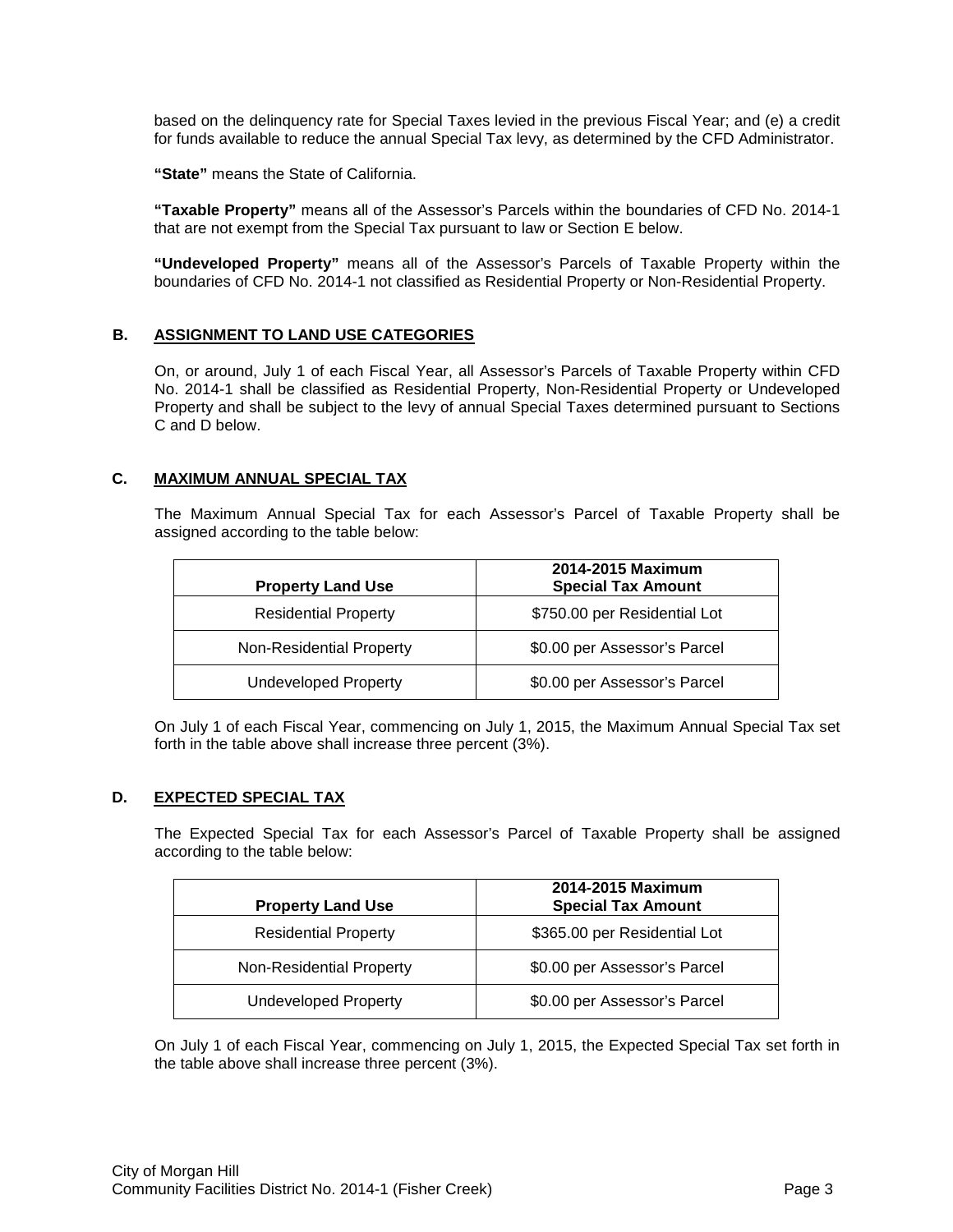#### **E. METHOD OF APPORTIONMENT OF THE SPECIAL TAX**

Commencing with Fiscal Year 2014-2015 and for each subsequent Fiscal Year, the CFD Administrator shall determine the Special Tax Requirement and shall levy the Special Tax until the amount of Special Taxes equals the Special Tax Requirement and the Contingent Special Tax Requirement, if any. The Special Tax shall be levied each Fiscal Year as follows:

STEP 1: The Special Tax shall be levied Proportionately on each Assessor's Parcel of Taxable Property at a rate up to 100% of the applicable Expected Special Tax to satisfy the Special Tax Requirement.

STEP 2: If the Contingent Special Tax Requirement is greater than zero, then the Special Tax shall be levied Proportionately on each Assessor's Parcel of Taxable Property at a rate up to 100% of the applicable Maximum Special Tax to satisfy the Special Tax Requirement and the Contingent Special Tax Requirement. In no event, will the Special Tax in any Fiscal Year exceed the Maximum Special Tax.

Notwithstanding the above, under no circumstances will the Special Tax levied against any Assessor's Parcel of Residential Property be increased by more than ten percent (10%) above what it would have been levied had there been no delinquencies.

#### **F. EXEMPTIONS**

The CFD Administrator shall classify the following as Exempt Property: (a) Public Property, (b) Open Space Property and (c) Assessor's Parcels with public or utility easements making impractical their utilization for any use other than the purposes set forth in the easement.

If the use of an Assessor's Parcel of Exempt Property changes so that such Assessor's Parcel is no longer classified as one of the uses set forth above that would make such Assessor's Parcel eligible to be classified as Exempt Property, such Assessor's Parcel shall cease to be classified as Exempt Property and shall be deemed to be Taxable Property.

If the use of an Assessor's Parcel of Taxable Property changes so that such Assessor's Parcel is classified as one of the uses set forth above that would make such Assessor's Parcel eligible to be classified as Exempt Property, such Assessor's Parcel shall continue to be levied as needed to satisfy the Special Tax Requirement and the Contingent Special Tax Requirement.

#### **G. SPECIAL TAX REVIEW/APPEAL**

Any landowner or resident who feels that the amount of the Special Tax levied on their Assessor's Parcel is in error shall first consult with the CFD Administrator regarding such error. If following such consultation, the CFD Administrator determines that an error has occurred; the CFD Administrator may amend the amount of the Special Tax levied on such Assessor's Parcel. If following such consultation and action (if any by the CFD Administrator), the landowner or resident believes such error still exists, such person may file a written notice with the City appealing the amount of the Special Tax levied on such Assessor's Parcel. Upon the receipt of any such notice, the City shall may establish such procedures, as it deems necessary to undertake the review of any such appeal. The review/appeal shall interpret this Rate and Method of Apportionment and make determinations relative to the annual administration of the Special Tax and any landowner or resident appeals, as herein specified. The decision of the City shall be final and binding as to all persons.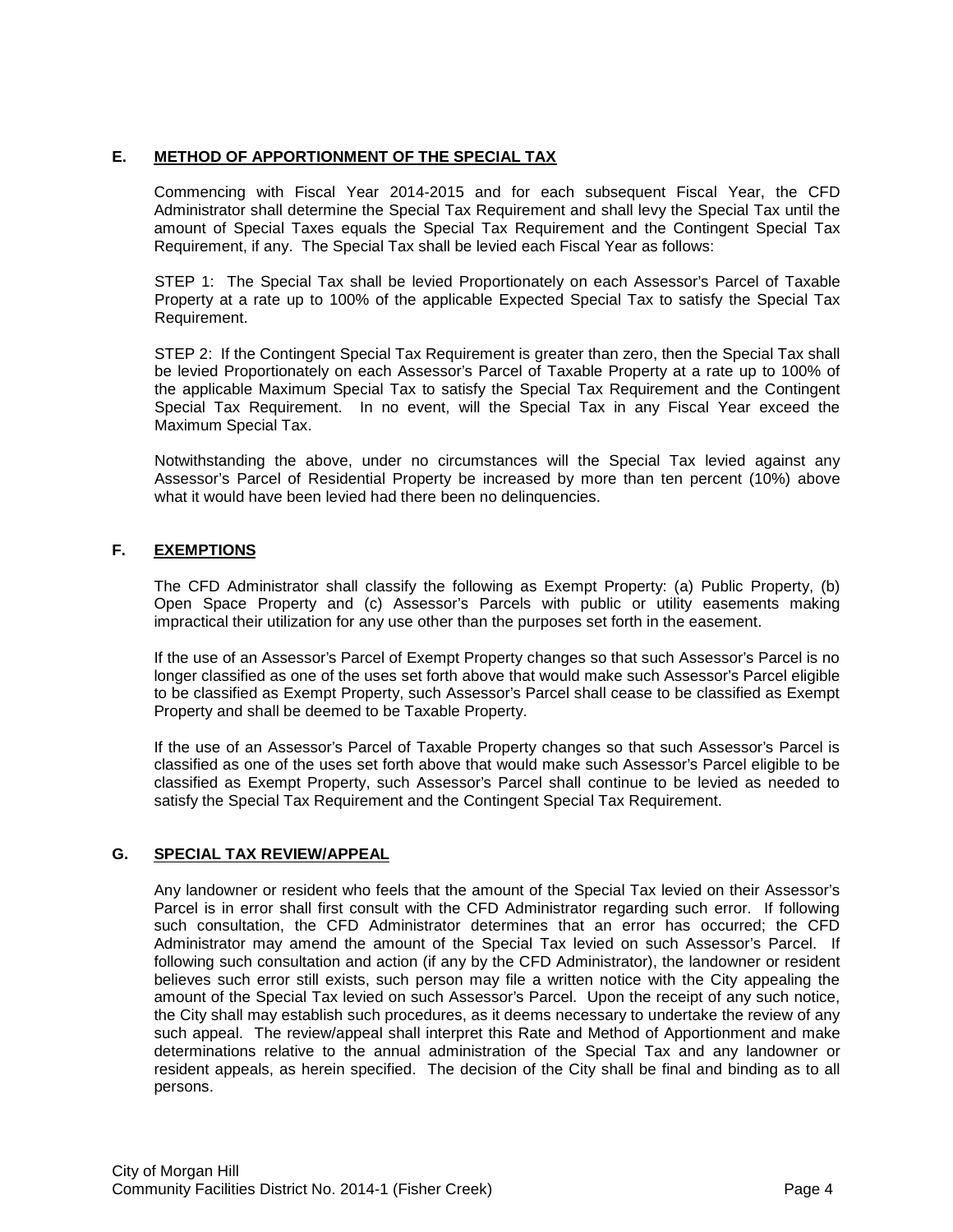#### **H. MANNER OF COLLECTION**

The annual Special Tax shall be collected in the same manner and at the same time as ordinary *ad valorem* property taxes; provided, however, that CFD No. 2014-1, may directly bill the Special Tax, and may collect Special Taxes at a different time or in a different manner as necessary to meet its financial obligations.

#### **I. PREPAYMENT OF SPECIAL TAX**

The Special Tax may not be prepaid.

#### **J. TERM OF SPECIAL TAX**

The Special Tax shall be levied, commencing in Fiscal Year 2014-2015, as long as necessary to satisfy the Special Tax Requirement.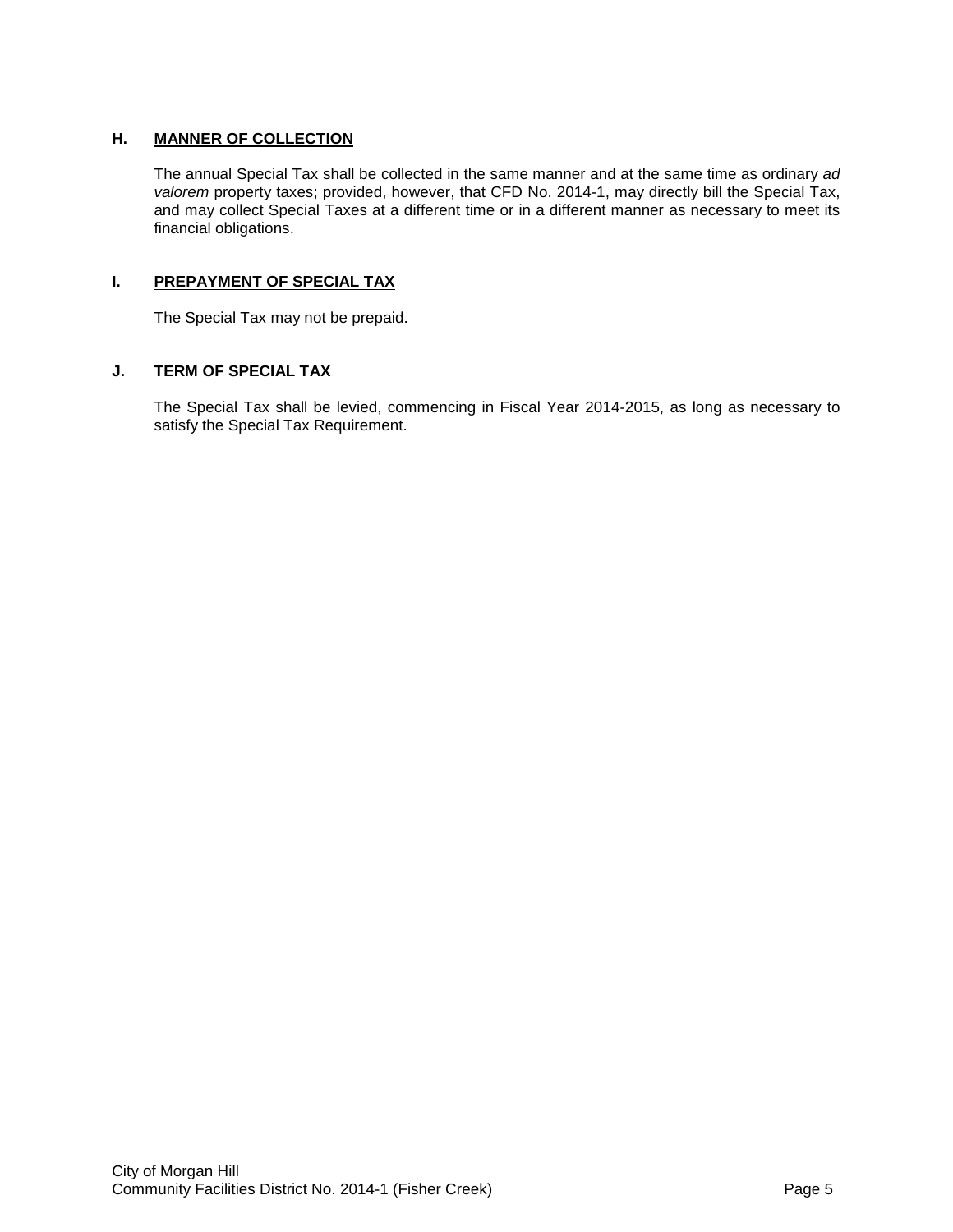<span id="page-13-0"></span>The following pages show the current Delinquency Summary Report.

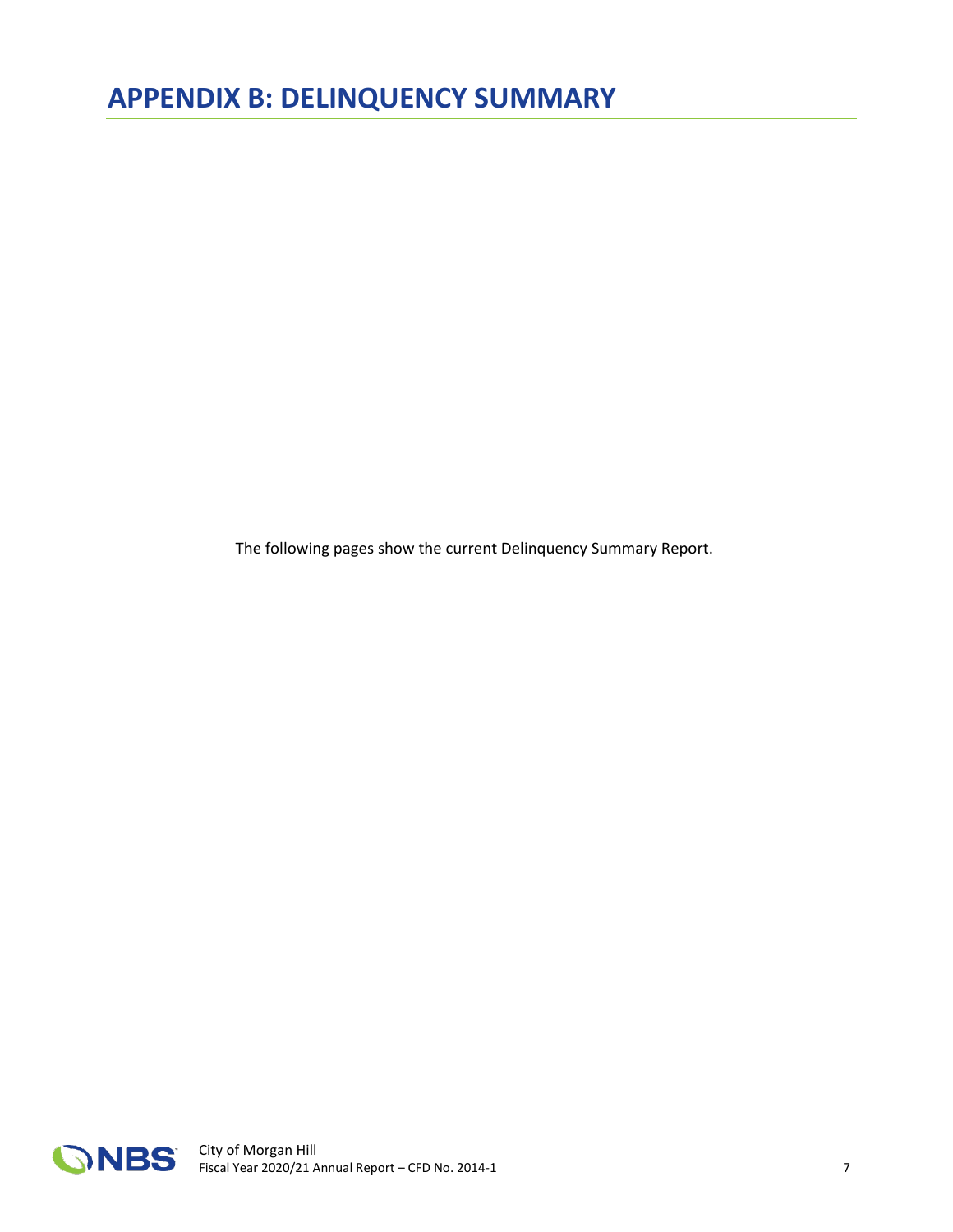## **City of Morgan Hill**

## **Delinquency Summary Report**

As of: 06/30/2020

| <b>District</b>            | <b>Due Date</b>                            | <b>Billed</b><br><b>Amount</b> | Paid<br>Amount | <b>Delinquent</b><br><b>Amount</b> | <b>Delinquent</b><br>Amount % | <b>Billed</b><br><b>Installments</b> | Paid<br><b>Installments</b> | <b>Delinquent</b><br><b>Installments</b> | <b>Delinquent</b><br><b>Installments %</b> |
|----------------------------|--------------------------------------------|--------------------------------|----------------|------------------------------------|-------------------------------|--------------------------------------|-----------------------------|------------------------------------------|--------------------------------------------|
|                            | CFD 2014-1 - CFD No. 2014-1 (Fisher Creek) |                                |                |                                    |                               |                                      |                             |                                          |                                            |
|                            | 08/01/2015 Billing:                        |                                |                |                                    |                               |                                      |                             |                                          |                                            |
|                            | 12/10/2015                                 | \$20,300.76                    | \$20,300.76    | \$0.00                             | 0.00%                         | 113                                  | 108                         | 0                                        | 0.00%                                      |
|                            | 04/10/2016                                 | \$20,300.76                    | \$20,300.76    | \$0.00                             | 0.00%                         | 113                                  | 108                         | 0                                        | 0.00%                                      |
|                            | Subtotal:                                  | \$40,601.52                    | \$40,601.52    | \$0.00                             | 0.00%                         | 226                                  | 216                         | 0                                        | 0.00%                                      |
|                            | 08/01/2016 Billing:                        |                                |                |                                    |                               |                                      |                             |                                          |                                            |
|                            | 12/10/2016                                 | \$20,300.76                    | \$20,300.76    | \$0.00                             | 0.00%                         | 113                                  | 108                         | 0                                        | 0.00%                                      |
|                            | 04/10/2017                                 | \$20,300.76                    | \$20,300.76    | \$0.00                             | 0.00%                         | 113                                  | 108                         | 0                                        | 0.00%                                      |
|                            | Subtotal:                                  | \$40,601.52                    | \$40,601.52    | \$0.00                             | 0.00%                         | 226                                  | 216                         | 0                                        | 0.00%                                      |
|                            | 08/01/2017 Billing:                        |                                |                |                                    |                               |                                      |                             |                                          |                                            |
|                            | 12/10/2017                                 | \$21,537.36                    | \$21,537.36    | \$0.00                             | 0.00%                         | 113                                  | 108                         | 0                                        | 0.00%                                      |
|                            | 04/10/2018                                 | \$21,537.36                    | \$21,537.36    | \$0.00                             | 0.00%                         | 113                                  | 108                         | 0                                        | 0.00%                                      |
|                            | Subtotal:                                  | \$43,074.72                    | \$43,074.72    | \$0.00                             | 0.00%                         | 226                                  | 216                         | 0                                        | 0.00%                                      |
|                            | 08/01/2018 Billing:                        |                                |                |                                    |                               |                                      |                             |                                          |                                            |
|                            | 12/10/2018                                 | \$22,183.20                    | \$22,183.20    | \$0.00                             | 0.00%                         | 108                                  | 108                         | 0                                        | 0.00%                                      |
|                            | 04/10/2019                                 | \$22,183.20                    | \$22,183.20    | \$0.00                             | 0.00%                         | 108                                  | 108                         | 0                                        | 0.00%                                      |
|                            | Subtotal:                                  | \$44,366.40                    | \$44,366.40    | \$0.00                             | 0.00%                         | 216                                  | 216                         | 0                                        | 0.00%                                      |
|                            | 08/01/2019 Billing:                        |                                |                |                                    |                               |                                      |                             |                                          |                                            |
|                            | 12/10/2019                                 | \$22,848.48                    | \$22,848.48    | \$0.00                             | 0.00%                         | 108                                  | 108                         | 0                                        | 0.00%                                      |
|                            | 04/10/2020                                 | \$22,848.48                    | \$22,848.48    | \$0.00                             | 0.00%                         | 108                                  | 108                         | 0                                        | 0.00%                                      |
|                            | Subtotal:                                  | \$45,696.96                    | \$45,696.96    | \$0.00                             | 0.00%                         | 216                                  | 216                         | 0                                        | 0.00%                                      |
| CFD 2014-1                 | Total:                                     | \$214,341.12                   | \$214,341.12   | \$0.00                             | 0.00%                         | 1,110                                | 1,080                       | 0                                        | 0.00%                                      |
| <b>Agency Grand Total:</b> |                                            | \$214,341.12                   | \$214,341.12   | \$0.00                             | 0.00%                         | 1,110                                | 1,080                       | 0                                        | 0.00%                                      |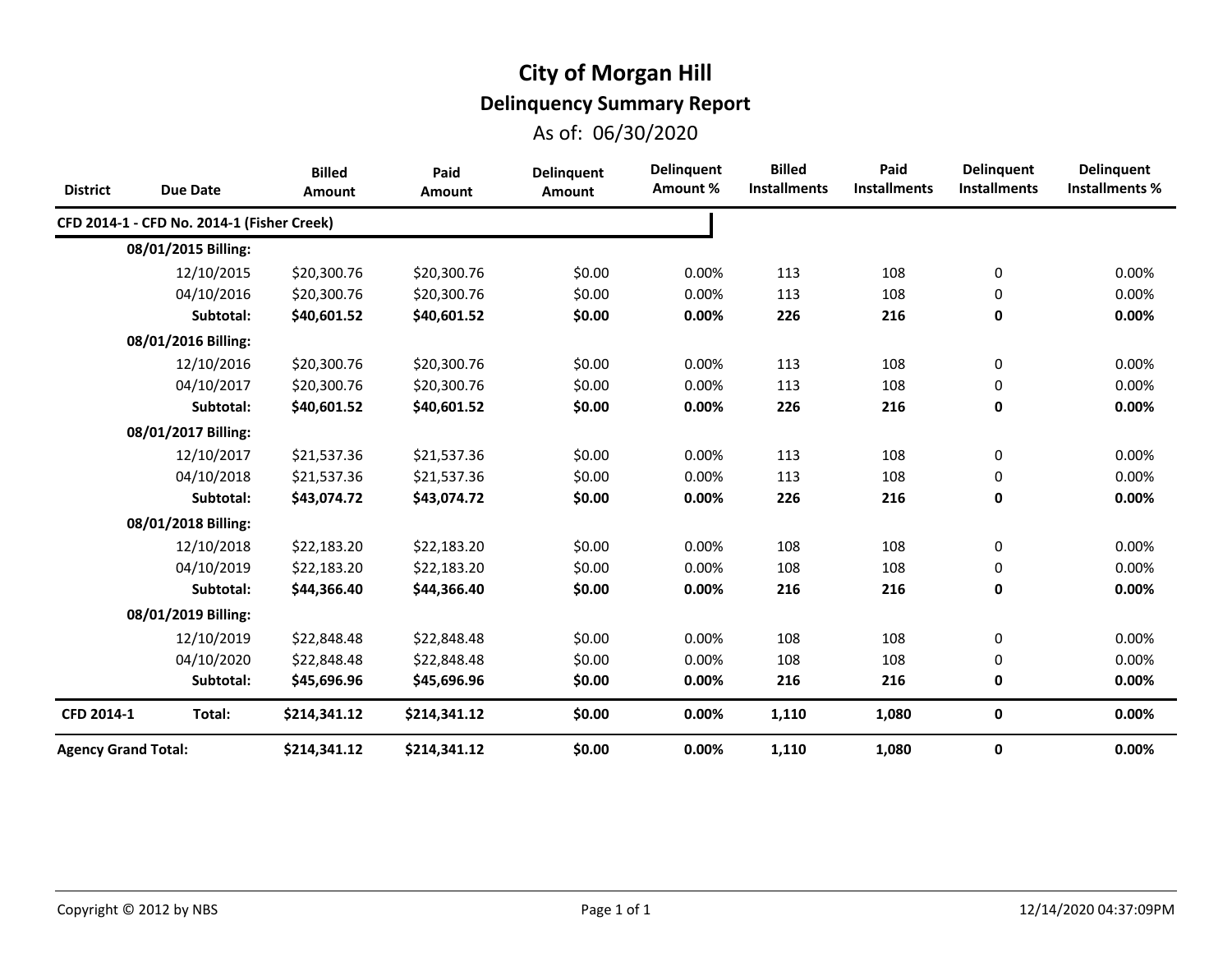<span id="page-15-0"></span>The following page shows the Final Budget for Fiscal Year 2020/21.

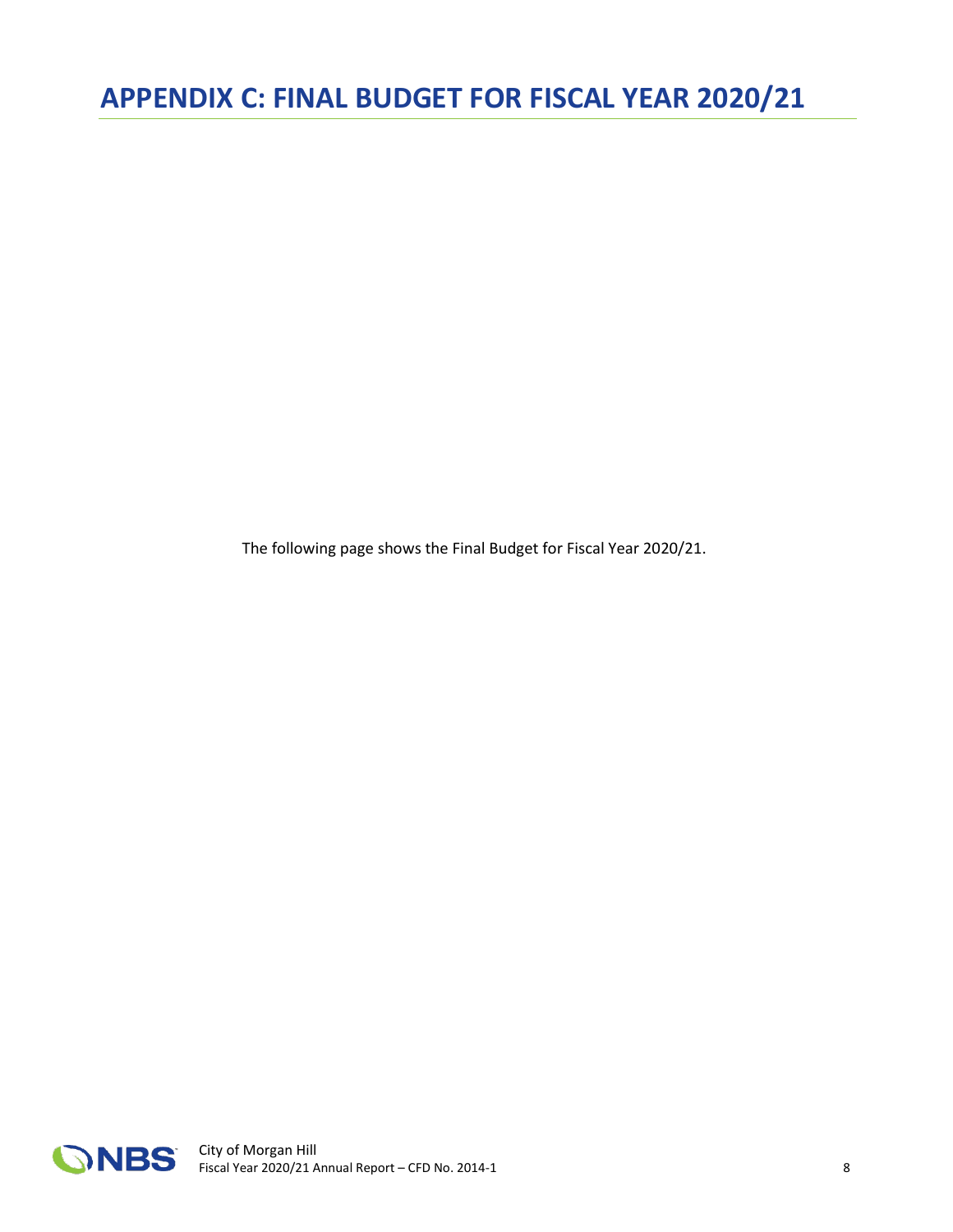## **Final Budget for Fiscal Year 2020/21 CFD No. 2014-1 (Fisher Creek) City of Morgan Hill**

| Category/Item          | FY 2020/21  | FY 2019/20  | Increase / (Decrease) |
|------------------------|-------------|-------------|-----------------------|
| District Services Fund | \$30,557.47 | \$25,633.47 | \$4,924.00            |
| District Reserve Fund  | 0.00        | 0.00        | 0.00                  |
| Admin. Expenses        | 6,341.86    | 20,064.57   | (13, 722.71)          |
| Miscellaneous          | (0.05)      | (1.08)      | 1.03                  |
| <b>Grand Total:</b>    | \$36,899.28 | \$45,696.96 | $($ \$8,797.68)       |
| <b>Total Accounts:</b> | 108         | 108         | 0                     |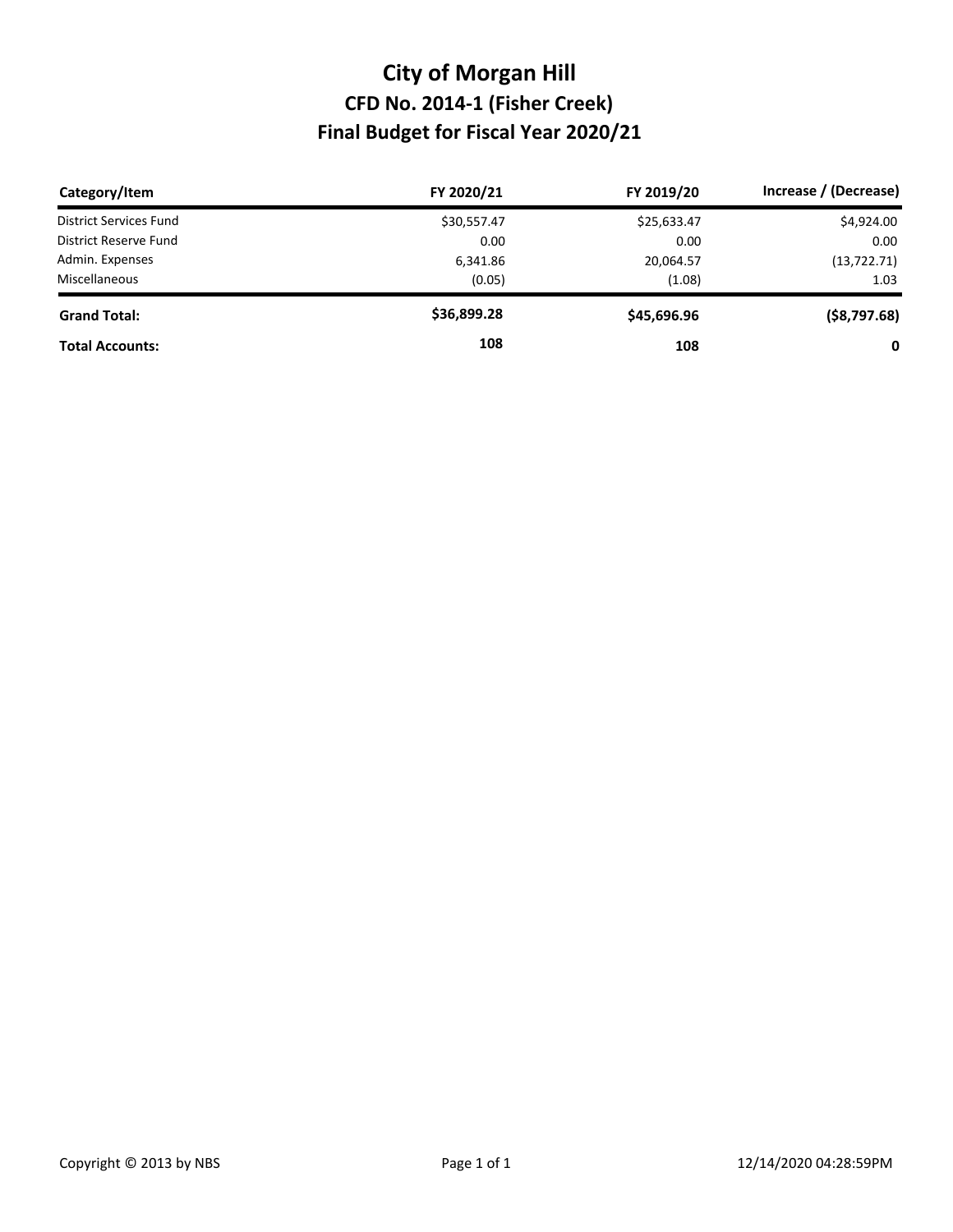<span id="page-17-0"></span>The following pages show the Final Billing Detail Report for Fiscal Year 2020/21.

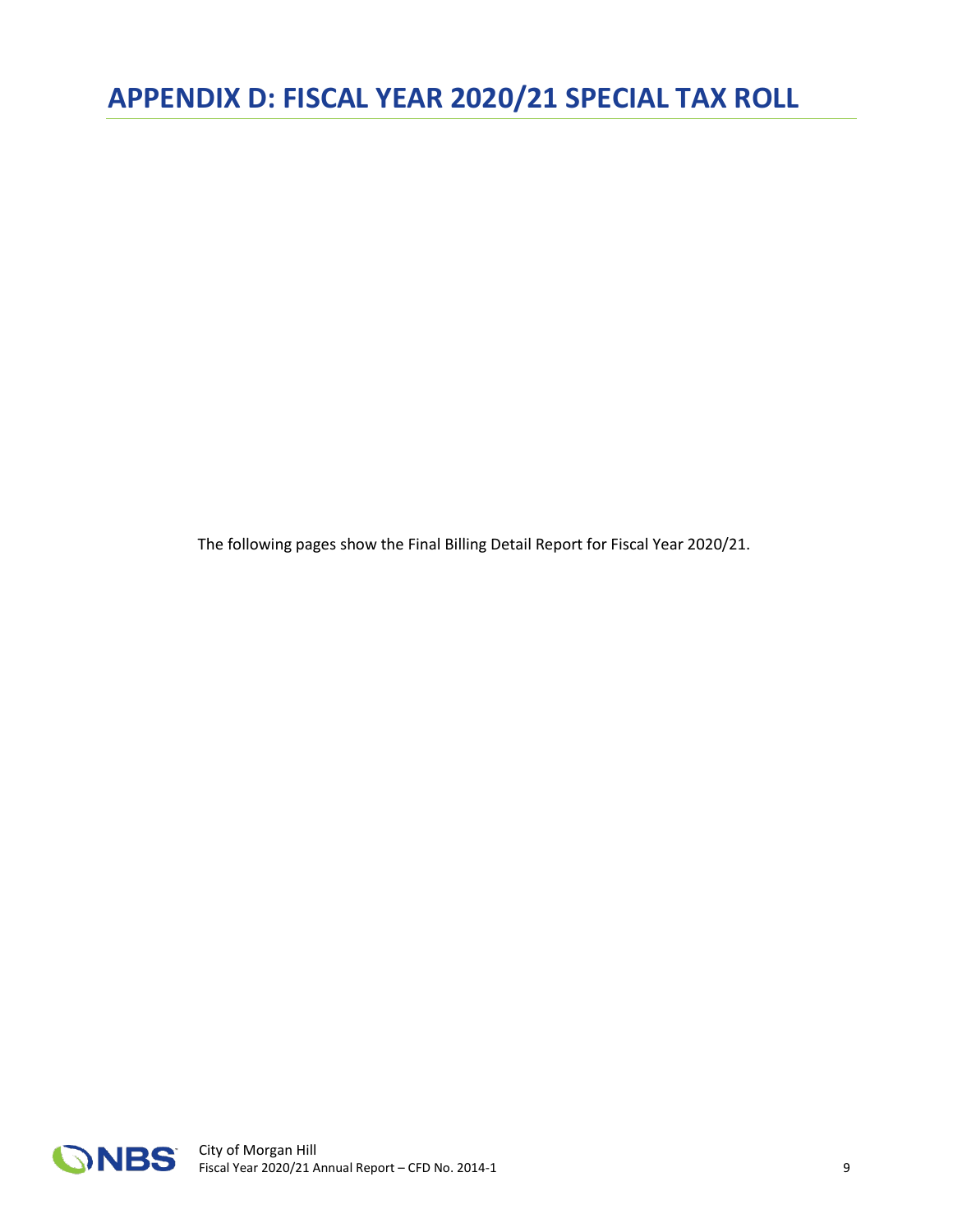## **CFD No. 2014-1 (Fisher Creek) City of Morgan Hill Final Billing Detail Report for Fiscal Year 2020/21**

| <b>Account ID</b>       | <b>Property ID</b> | DB | Levy        |  | Other                 | <b>Total</b> |
|-------------------------|--------------------|----|-------------|--|-----------------------|--------------|
| 764-62-001              | 764-62-001         |    | \$341.66    |  | \$0.00                | \$341.66     |
| 764-62-002              | 764-62-002         |    | 341.66      |  | 0.00                  | 341.66       |
| 764-62-003              | 764-62-003         |    | 341.66      |  | 0.00                  | 341.66       |
| 764-62-004              | 764-62-004         |    | 341.66      |  | 0.00                  | 341.66       |
| 764-62-005              | 764-62-005         |    | 341.66      |  | 0.00                  | 341.66       |
| 764-62-006              | 764-62-006         |    | 341.66      |  | 0.00                  | 341.66       |
| 764-62-007              | 764-62-007         |    | 341.66      |  | 0.00                  | 341.66       |
| 764-62-008              | 764-62-008         |    | 341.66      |  | 0.00                  | 341.66       |
| 764-62-009              | 764-62-009         |    | 341.66      |  | 0.00                  | 341.66       |
| 764-62-010              | 764-62-010         |    | 341.66      |  | 0.00                  | 341.66       |
| 764-62-011              | 764-62-011         |    | 341.66      |  | 0.00                  | 341.66       |
| 764-62-012              | 764-62-012         |    | 341.66      |  | 0.00                  | 341.66       |
| 764-62-013              | 764-62-013         |    | 341.66      |  | 0.00                  | 341.66       |
| 764-62-014              | 764-62-014         |    | 341.66      |  | 0.00                  | 341.66       |
| 764-62-015              | 764-62-015         |    | 341.66      |  | 0.00                  | 341.66       |
| 764-62-016              | 764-62-016         |    | 341.66      |  | 0.00                  | 341.66       |
| 764-62-017              | 764-62-017         |    | 341.66      |  | 0.00                  | 341.66       |
| 764-62-018              | 764-62-018         |    | 341.66      |  | 0.00                  | 341.66       |
| 764-62-019              | 764-62-019         |    | 341.66      |  | 0.00                  | 341.66       |
| 764-62-020              | 764-62-020         |    | 341.66      |  | 0.00                  | 341.66       |
| 764-62-021              | 764-62-021         |    | 341.66      |  | 0.00                  | 341.66       |
| 764-62-022              | 764-62-022         |    | 341.66      |  | 0.00                  | 341.66       |
| 764-62-023              | 764-62-023         |    | 341.66      |  | 0.00                  | 341.66       |
| 764-62-024              | 764-62-024         |    | 341.66      |  | 0.00                  | 341.66       |
| 764-62-025              | 764-62-025         |    | 341.66      |  | 0.00                  | 341.66       |
| 764-62-026              | 764-62-026         |    | 341.66      |  | 0.00                  | 341.66       |
| 764-62-027              | 764-62-027         |    | 341.66      |  | 0.00                  | 341.66       |
| 764-62-028              | 764-62-028         |    | 341.66      |  | 0.00                  | 341.66       |
| 764-62-029              | 764-62-029         |    | 341.66      |  | 0.00                  | 341.66       |
| 764-62-030              | 764-62-030         |    | 341.66      |  | 0.00                  | 341.66       |
| 764-62-031              | 764-62-031         |    | 341.66      |  | 0.00                  | 341.66       |
| 764-62-032              | 764-62-032         |    | 341.66      |  | 0.00                  | 341.66       |
| 764-62-033              | 764-62-033         |    | 341.66      |  | 0.00                  | 341.66       |
| 764-62-034              | 764-62-034         |    | 341.66      |  | 0.00                  | 341.66       |
| 764-62-035              | 764-62-035         |    | 341.66      |  | 0.00                  | 341.66       |
| 764-62-036              | 764-62-036         |    | 341.66      |  | 0.00                  | 341.66       |
| 764-62-037              | 764-62-037         |    | 341.66      |  | 0.00                  | 341.66       |
| 764-62-038              | 764-62-038         |    | 341.66      |  | 0.00                  | 341.66       |
| 764-62-039              | 764-62-039         |    | 341.66      |  | 0.00                  | 341.66       |
| 764-62-040              | 764-62-040         |    | 341.66      |  | 0.00                  | 341.66       |
| Copyright © 2013 by NBS |                    |    | Page 1 of 3 |  | 12/14/2020 04:28:57PM |              |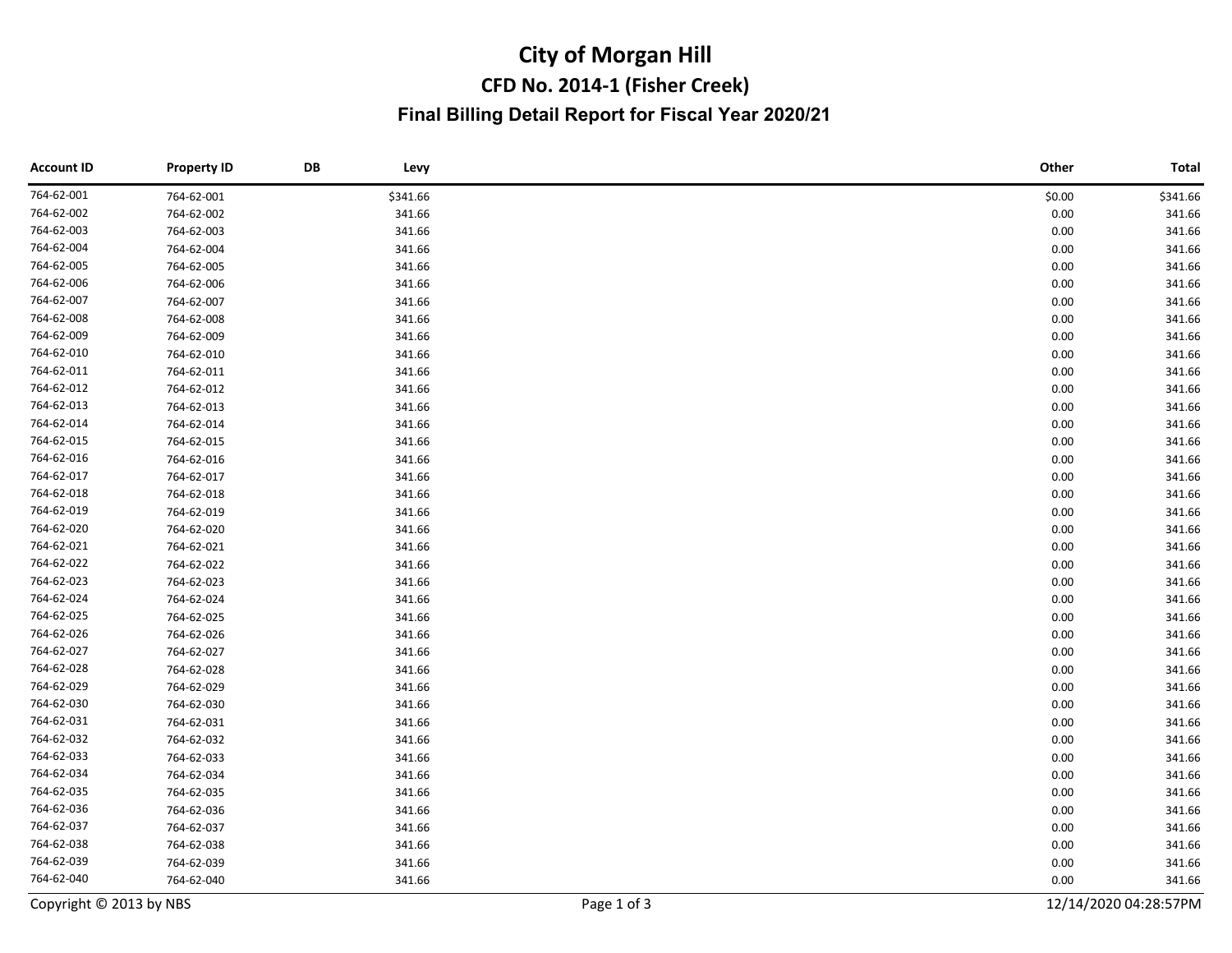## **CFD No. 2014-1 (Fisher Creek) City of Morgan Hill Final Billing Detail Report for Fiscal Year 2020/21**

| <b>Account ID</b>       | <b>Property ID</b> | DB | Levy        |  | Other                 | <b>Total</b> |
|-------------------------|--------------------|----|-------------|--|-----------------------|--------------|
| 764-62-041              | 764-62-041         |    | 341.66      |  | 0.00                  | 341.66       |
| 764-62-042              | 764-62-042         |    | 341.66      |  | 0.00                  | 341.66       |
| 764-62-043              | 764-62-043         |    | 341.66      |  | 0.00                  | 341.66       |
| 764-62-044              | 764-62-044         |    | 341.66      |  | 0.00                  | 341.66       |
| 764-62-045              | 764-62-045         |    | 341.66      |  | 0.00                  | 341.66       |
| 764-62-046              | 764-62-046         |    | 341.66      |  | 0.00                  | 341.66       |
| 764-62-047              | 764-62-047         |    | 341.66      |  | 0.00                  | 341.66       |
| 764-62-048              | 764-62-048         |    | 341.66      |  | 0.00                  | 341.66       |
| 764-62-049              | 764-62-049         |    | 341.66      |  | 0.00                  | 341.66       |
| 764-62-050              | 764-62-050         |    | 341.66      |  | 0.00                  | 341.66       |
| 764-62-051              | 764-62-051         |    | 341.66      |  | 0.00                  | 341.66       |
| 764-62-052              | 764-62-052         |    | 341.66      |  | 0.00                  | 341.66       |
| 764-62-053              | 764-62-053         |    | 341.66      |  | 0.00                  | 341.66       |
| 764-62-054              | 764-62-054         |    | 341.66      |  | 0.00                  | 341.66       |
| 764-62-055              | 764-62-055         |    | 341.66      |  | 0.00                  | 341.66       |
| 764-62-056              | 764-62-056         |    | 341.66      |  | 0.00                  | 341.66       |
| 764-62-057              | 764-62-057         |    | 341.66      |  | 0.00                  | 341.66       |
| 764-62-058              | 764-62-058         |    | 341.66      |  | 0.00                  | 341.66       |
| 764-63-001              | 764-63-001         |    | 341.66      |  | 0.00                  | 341.66       |
| 764-63-002              | 764-63-002         |    | 341.66      |  | 0.00                  | 341.66       |
| 764-63-003              | 764-63-003         |    | 341.66      |  | 0.00                  | 341.66       |
| 764-63-004              | 764-63-004         |    | 341.66      |  | 0.00                  | 341.66       |
| 764-63-005              | 764-63-005         |    | 341.66      |  | 0.00                  | 341.66       |
| 764-63-006              | 764-63-006         |    | 341.66      |  | 0.00                  | 341.66       |
| 764-63-007              | 764-63-007         |    | 341.66      |  | 0.00                  | 341.66       |
| 764-63-008              | 764-63-008         |    | 341.66      |  | 0.00                  | 341.66       |
| 764-63-009              | 764-63-009         |    | 341.66      |  | 0.00                  | 341.66       |
| 764-63-010              | 764-63-010         |    | 341.66      |  | 0.00                  | 341.66       |
| 764-63-011              | 764-63-011         |    | 341.66      |  | 0.00                  | 341.66       |
| 764-63-012              | 764-63-012         |    | 341.66      |  | 0.00                  | 341.66       |
| 764-63-013              | 764-63-013         |    | 341.66      |  | 0.00                  | 341.66       |
| 764-63-014              | 764-63-014         |    | 341.66      |  | 0.00                  | 341.66       |
| 764-63-015              | 764-63-015         |    | 341.66      |  | 0.00                  | 341.66       |
| 764-63-016              | 764-63-016         |    | 341.66      |  | 0.00                  | 341.66       |
| 764-63-017              | 764-63-017         |    | 341.66      |  | 0.00                  | 341.66       |
| 764-63-018              | 764-63-018         |    | 341.66      |  | 0.00                  | 341.66       |
| 764-63-019              | 764-63-019         |    | 341.66      |  | 0.00                  | 341.66       |
| 764-63-020              | 764-63-020         |    | 341.66      |  | 0.00                  | 341.66       |
| 764-63-021              | 764-63-021         |    | 341.66      |  | 0.00                  | 341.66       |
| 764-63-022              | 764-63-022         |    | 341.66      |  | 0.00                  | 341.66       |
| Copyright © 2013 by NBS |                    |    | Page 2 of 3 |  | 12/14/2020 04:28:57PM |              |